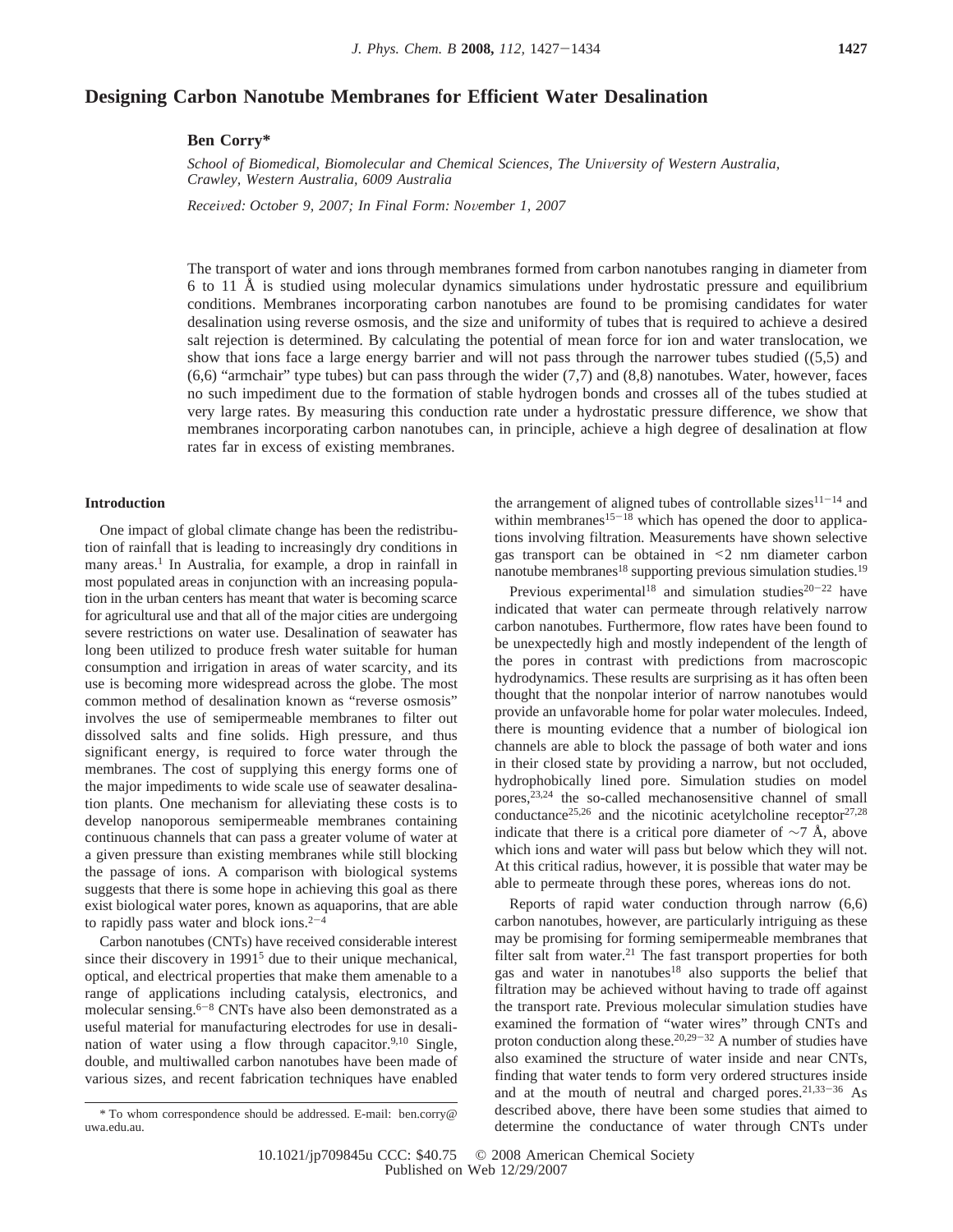

**Figure 1.** Simulation system. A CNT membrane is formed by hexagonally packing 12 nanotubes in a periodic cell. The full simulation system is formed by placing layers of water on either side of the membrane (light blue surface) and adding ions to the bulk solution.

osmotic<sup>21</sup> or hydrostatic pressures<sup>32</sup> in neutral and charged  $(6,6)$ nanotubes. Although there has been an investigation into the energy barrier presented to  $Na<sup>+</sup>$  in two differently sized CNTs  $((6,6)$  and  $(10,10))^{37}$  and an examination of the hydration structure of ions in two narrow  $CNTs$ ,<sup>38</sup> there is yet to be a study that systematically quantifies the conductance of both water and ions in a range of differently sized CNTs to determine the likely salt rejection of each when used in reverse osmosis (rather than in flow through capacitors).

In this study the energetics of water and ion transport are examined in a range of differently sized carbon nanotubes such that their applicability for use in water desalination can be investigated. Using a total of 500 ns of molecular dynamics simulations, we determine the energy barriers to ion and water conductance in membranes formed from (5,5), (6,6), (7,7), and (8,8) "armchair" type carbon nanotubes and examine their conduction rate when a hydrostatic pressure difference is applied. The nature of molecular transport can be derived as well as the specific energetic contributions that assist or prevent conduction. Most importantly, this study predicts that efficient desalination should be possible using membranes incorporating carbon nanotubes and enables estimates to be made about the required uniformity in size that is required to produce water of sufficient purity for human consumption.

### **Materials and Methods**

Carbon nanotube membranes were modeled following the technique of Zhu and Schulten<sup>32</sup> in which 12 carbon nanotubes are hexagonally packed in a regular arrangement as shown in Figure 1. Periodic boundaries were employed to form a continuous 2-dimensional membrane that was solvated by ∼25 Å thick layers of water (using the TIP3P force field) on either side with  $Na<sup>+</sup>$  and  $Cl<sup>-</sup>$  randomly placed to yield a net concentration of 250 mM NaCl. Five separate simulation systems were constructed comprising ∼14 Å long tubes of (5,5), (6,6), (7,7), and (8,8) symmetry and longer  $\sim$ 28 Å (6,6) nanotubes. The diameters of the nanotubes as measured between the carbon centers as well as the effective internal diameter

**TABLE 1: Differences in the Nonbonded Energies for an Ion (Upper Rows) or Water (Lower Rows) in the Bulk and in the Center of the Nanotube***<sup>a</sup>*

|       |         | energy change upon entering pore (kcal/mol) |                                 |          |      |  |  |  |  |
|-------|---------|---------------------------------------------|---------------------------------|----------|------|--|--|--|--|
| size  | total   | neighboring<br>water                        | pore water<br>(excl. neighbors) | nanotube | bulk |  |  |  |  |
|       |         |                                             | $Na+$                           |          |      |  |  |  |  |
| (5,5) | 12.06   | 10.05                                       | $-1.29$                         | $-2.21$  | 5.51 |  |  |  |  |
| (6,6) | 11.44   | 8.12                                        | $-4.39$                         | $-1.65$  | 9.37 |  |  |  |  |
| (7,7) | 3.69    | 4.45                                        | $-4.67$                         | $-0.96$  | 4.87 |  |  |  |  |
| (8,8) | $-1.60$ | 0.77                                        | $-9.15$                         | $-0.56$  | 7.34 |  |  |  |  |
|       |         |                                             | H <sub>2</sub> O                |          |      |  |  |  |  |
| (5,5) | $-3.90$ | $-0.22$                                     | $-0.31$                         | $-5.41$  | 2.04 |  |  |  |  |
| (6,6) | $-3.57$ | 0.01                                        | $-0.02$                         | $-5.16$  | 1.60 |  |  |  |  |
| (7,7) | $-2.34$ | 0.32                                        | 0.01                            | $-3.73$  | 1.70 |  |  |  |  |
| (8,8) | $-1.63$ | 1.16                                        | 0.03                            | $-2.91$  | 0.09 |  |  |  |  |
|       |         |                                             |                                 |          |      |  |  |  |  |

*<sup>a</sup>* The total energy is decomposed into contributions arising from the neighboring water molecules, the single file of water in the pore, the van der Waals interactions with the carbon atoms (nanotube) and the remaining interactions with the bulk water.

**TABLE 2: Water and Ion Conductance of Nanotubes under 208 MPa Pressure at 250 mM Ion Concentration***<sup>a</sup>*

|              | diameter $(\AA)$ |          | run length | conductance pt pns |                   |
|--------------|------------------|----------|------------|--------------------|-------------------|
| size         | $C-C$            | internal | (ns)       | H <sub>2</sub> O   | ions              |
| (5,5)        | 6.6              | 3.2      | 10.00      | $10.4 \pm 0.4$     | 0.0               |
| (6,6)        | 8.1              | 4.7      | 20.00      | $23.3 \pm 0.3$     | 0.0               |
| (7,7)        | 9.3              | 5.9      | 25.00      | $43.7 \pm 0.5$     | $0.007 \pm 0.005$ |
| (8, 8)       | 10.9             | 7.5      | 17.00      | $81.5 \pm 1.2$     | $0.137 \pm 0.025$ |
| $(6,6)$ long | 8.1              | 4.7      | 10.00      | $23.4 \pm 0.5$     | 0.0               |

*<sup>a</sup>* The conductance per tube per ns for water and ions are shown as well as the size of each pore measured between the center of the carbon atoms and the effective internal diameter of the pores.

assuming a carbon atom van der Waals radius of 1.7 Å are indicated in Table 2. Following Hummer et al.,<sup>20,21</sup> all carbon atoms were taken to be neutral. Although recent studies suggest that the atoms at the very end of the tube are likely to have slightly more charge than those in the center, $39$  we expect this to have only a minor influence on the conduction and ion exclusion properties of the nanotubes. An examination of this may be worthwhile at a later date. Force constants were defined as those aromatic carbons (CA) in the CHARMM27 parameter set. Before collecting data, all systems were energy minimized and equilibrated for 0.5 ns under a constant pressure of 1 atm and temperature of 300 K during which time a harmonic constraint applied to the carbon atoms was gradually reduced from 1 to 0.1 kcal/mol/ $\AA^2$ . Apart from the simulations conducted with pressure differences discussed below, harmonic constraints of 0.1 kcal/mol/ $\AA^2$  were applied to all of the carbon atoms during data collection to keep the membrane roughly in place (although the CNTs remained well packed in the membrane during a 5ns simulation without any restraints on the carbon atoms).

Potentials of mean force (PMF) for  $Na<sup>+</sup>$  were determined using umbrella sampling<sup>40</sup> in which a harmonic biasing potential  $(K_{r}/2)(r - r_{i})^{2} + (K_{z}/2)(z - z_{i})^{2}$  was applied to a test ion, where *r* and *z* are the radial and axial coordinates of the ion defined from the center of one of the pores,  $r_i$  and  $z_i$  are target ion positions, and  $K_r$  and  $K_z$  are corresponding force constants. The target positions were moved from  $z = 14$  to  $z = -1$  Å with *r*  $= 0$  and from  $z = 14$  to  $z = 5$  Å with  $r = 5$  Å using force constants  $K_r = 0.1$  and  $K_z = 1.0$  kcal mol<sup>-1</sup> Å<sup>2</sup>. Collective analysis of the data was made using the weighted histogram analysis method<sup>41,42</sup> using the implementation of Grossfield. PMF for water was detetrmined using the average densities in equilibrium simulations using the fact that  $PMF(z,r) = -kT$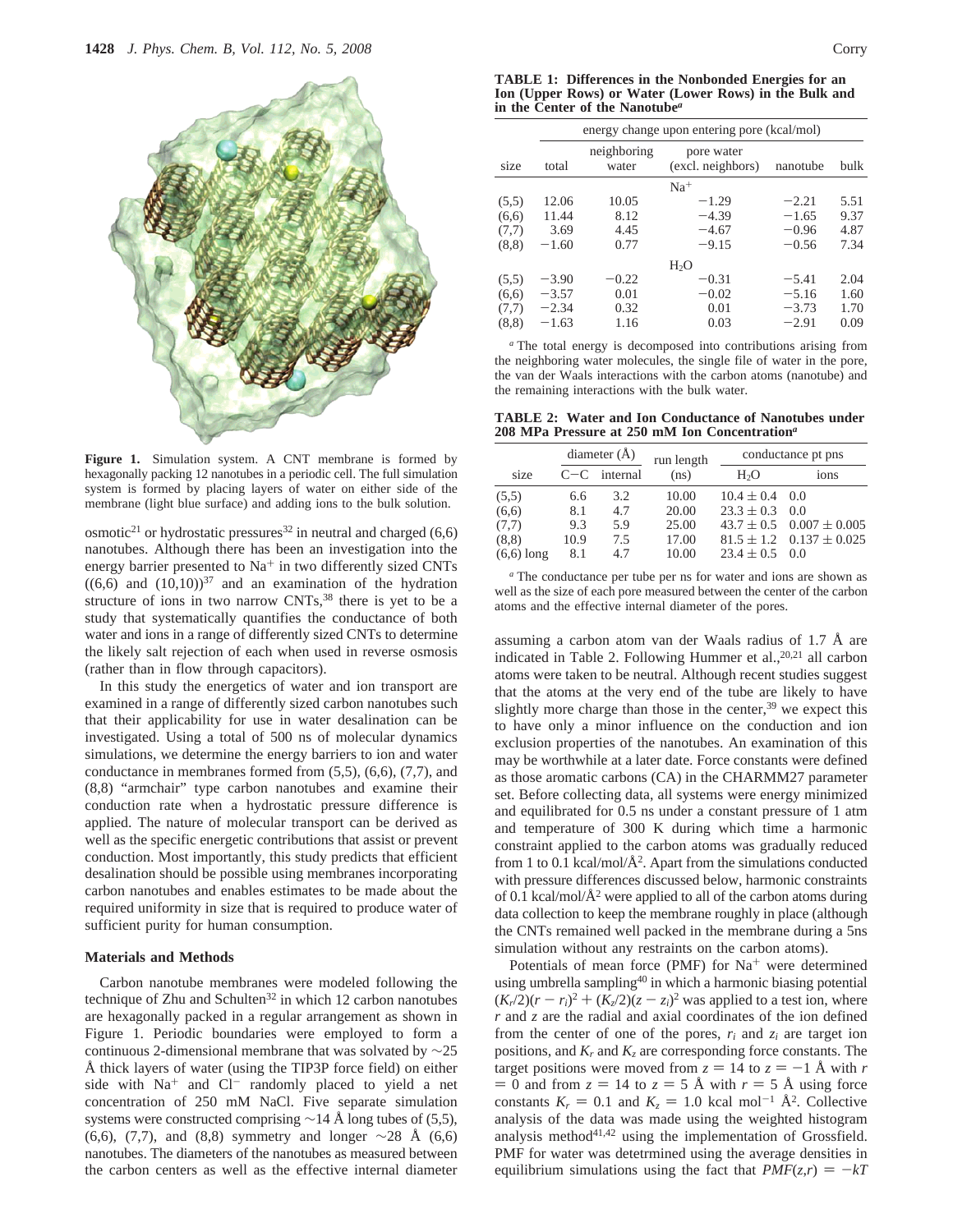$ln(\rho(z,r)/\rho_0)$  where  $\rho$  is the atom density. In both cases the 2-dimensional PMF was renormalised to account for the size of the volume element 2*πr*. One-dimensional PMF were then obtained by integrating the renormalised probabilities of each ion position  $P(z,r)$  in the  $x-y$  plane up to  $r = 5$  Å

$$
PMF(z) = -kT \ln(\int_0^5 P(z,r) \, dr)
$$

A method developed by Zhu et al. was employed to introduce a hydrostatic pressure difference in our simulations.43,44 Because of the periodicity of the system, the water forms layers sandwiched between adjacent nanotube membranes. Each water layer is divided into three sections, and a constant force, *f*, related to the desired pressure difference,  $\Delta P$ , is applied in the  $-z$ . direction to all water molecules in this middle section to create a pressure differential across the membrane using the fact that  $\Delta P = nf/A$  where *n* is the number of water molecules in the section to which forces are applied and *A* is the cross sectional area of the membrane.43 In our case, the constant force was applied to water molecules greater than 13 Å from either side of the membrane. To keep the membrane in place and avoid overall translation of the system, harmonic constraints of 0.8 kcal/mol/ $A^2$  were applied to all of the carbon atoms. Simulations involving hydrostatic pressure differences were performed under constant volume and constant temperature (300 K) conditions using a langevin thermostat. In order to keep the pressure close to the specified value during simulations, an ion concentration of 250 mM was used rather than the greater concentration of seawater to avoid large osmotic pressure differences arising during the simulations. Simulations were conducted with NAMD<sup>45</sup> with the CHARMM27 force field<sup>46</sup> with a 1 ps time step using a particle mesh ewald scheme for electrostatic calculations.

## **Results and Discusssion**

**Water in the Pores.** Membranes were formed by hexagonally packing CNTs (Figure 1), and during equilibration, water was found to enter all four differently sized nanotubes. A single file chain of water is seen in the  $(5,5)$  and  $(6,6)$  tubes, whereas a double chain is seen in the  $(7,7)$  tube and a quadruple chain seen in the (8,8) pore as indicated in Figure 2A. Ions, on the other hand, did not enter any of the pores during this initial equilibration period. The entry of water was very rapid, with every pore filled within 0.1 ns in all except the (5,5) CNT. Indeed, water never fills all of the available pores for this narrowest CNT, but rather, each pore in the membrane alternates between two hydration states, either fully occupied (as seen in Figure 2A) or completely empty, indicating the large energetic cost involved in fragmenting the hydrogen-bonded chain.<sup>20</sup> The number of water molecules in one of the (5,5) pores is illustrated in Figure 3A during a 14 ns equilibrium simulation and can be seen to fill and empty of water three times. The number of filled pores (out of a maximum of 12) at any time during the simulation is seen in Figure 3B, showing that after equilibration on average just over half of the pores are hydrated. Some caution should be taken when using these results to determine the most likely hydration state of the (5,5) pore, as it has previously been shown that this is dependent upon the exact choice of Lennard-Jones parameters used to model the van der Waals interactions between the water oxygen and carbon atoms.<sup>20</sup>

The average oxygen density in the central  $7 \text{ Å}$  of the pores during 1.5 ns of simulation is plotted in Figure 2B. It can be seen that while the narrow dimension of the (5,5) tube forces the water to reside in the center of the pore, the (6,6) tube is



**Figure 2.** Water and ions in the nanotubes. (A) Snapshots from molecular dynamics simulations showing the configuration of water in each of the  $(5,5)$ ,  $(6,6)$ ,  $(7,7)$ , and  $(8,8)$  CNTs are shown as viewed from the plane of the CNT membrane. (B) Top views of the nanotubes show the differing sizes of the tubes as well as the structure of water in the pores as evidenced from the density of oxygen in the central 7 Å of the pore. Density values range form low (orange) to high (blue). (C) Location and hydration structure of  $Na<sup>+</sup>$  ions that are pulled into the center of the pores.

wide enough for the molecules to have some degree of radial freedom. Water forms surprisingly ordered structures in both the (7,7) and (8,8) pores. In the former, hydrogen bonds form along the two chains of water molecules as well as between them to maintain a stable structure, whereas a similar picture emerges for the four water chains passing through the (8,8) CNT. There is also a slight elongation of the (7,7) CNT perpendicular to its axis to accommodate the two water chains as can be seen after careful inspection of Figure 2B. Highly ordered structures of water have been seen inside simulations of wider nanopores<sup>35</sup> as well as in CNTs that are cooled under pressure.33 This structuring has been suggested to arise from the best match of the oxygen and carbon van der Waals interactions as well as the formation of optimal hydrogenbonding networks and has also been strongly linked to the transport properties of ions in the pore.37,47

**PMF for Ions and Water.** In order to calculate the likelihood of ions and water passing through the nanotubes, the potential of mean force as either an ion (Figure 4A) or water (Figure 4B) is brought from bulk  $(z = 14 \text{ Å})$  into the center of each of the differently sized tubes  $(z = 0)$  is calculated (right to left in Figure 4). In the two narrowest pores, there is a very large free energy barrier that can be expected to prevent ion conduction arising predominantly at the entrance of the CNTs. In the wider tubes, this barrier is significantly smaller, suggesting that ions could pass through them.

There is no large free energy barrier to water conduction in any of the CNTs studied. In all but the narrowest pore, the largest energy barrier is less than 0.4 kcal/mol. The small free energy barrier outside the mouth of the tube occurs due to the large van der Waals interactions of the oxygen and carbon atoms that create a structuring of molecules near the nanotube-bulk water interface that has been described previously.<sup>21</sup> These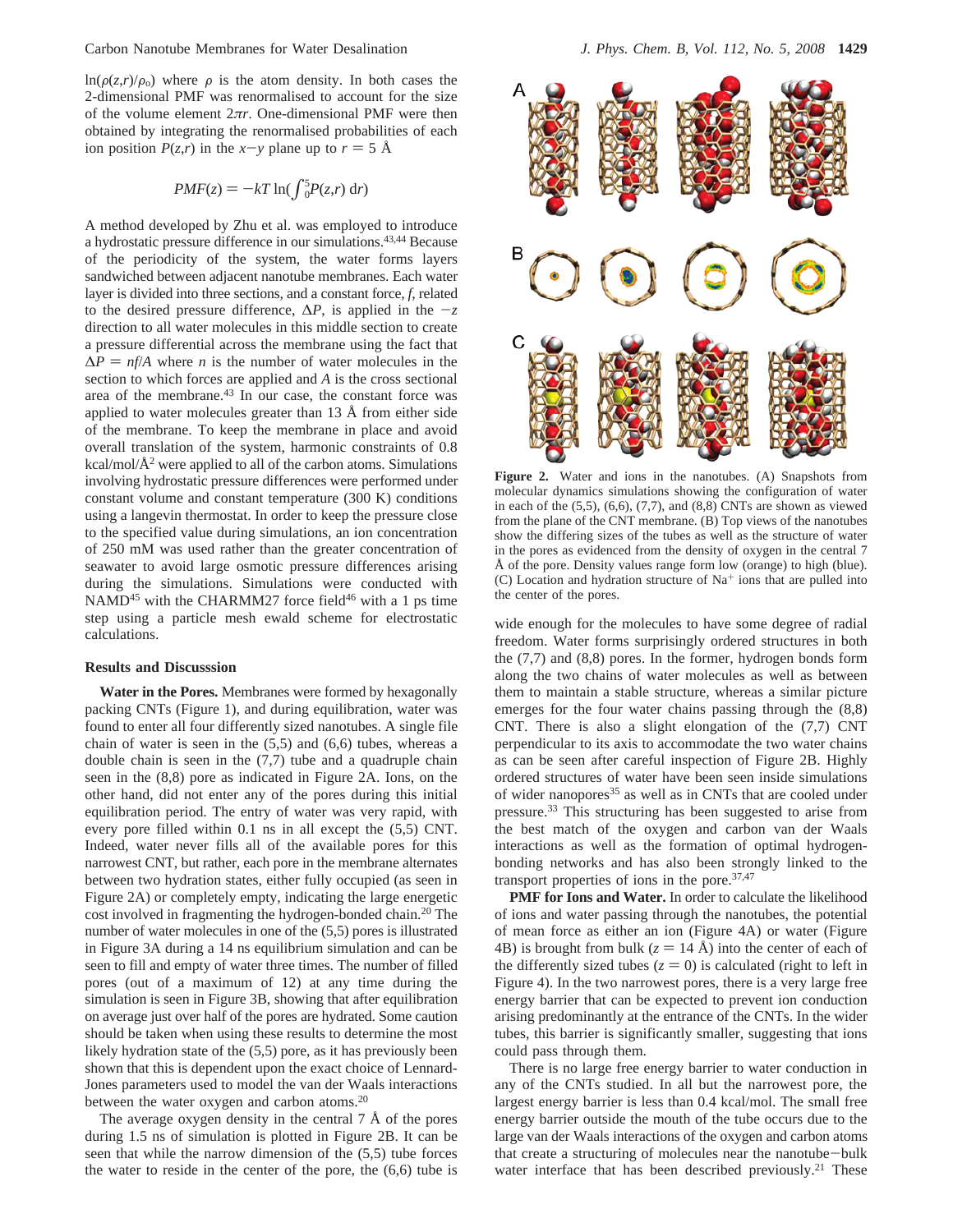

**Figure 3.** Water occupancy of the  $(5,5)$  nanotube. (A) The number of water molecules inside one tube and (B) the number of tubes (out of a maximum of 12) containing more than three water molecules are plotted as a function of time.

PMFs suggest that there should be no significant impediment to water conduction through any of these nanotubes.

In Figure 4, panels C and D, the origins of the free energy barriers are examined. The narrower CNTs are not large enough to allow an ion to enter with its hydration shell intact and stripping the surrounding water comes at an energy cost that causes the barriers seen in Figure 4A. In the simulations, it is found that the  $Na<sup>+</sup>$  ion has a fairly constant coordination number a little under 6 in the bulk solution (determined by counting the number of oxygen atoms within  $3.2 \text{ Å}$ ), but to enter the narrowest (5,5) CNT, all but two of these must be removed so that the ion is in contact with just one water molecule on either side as illustrated in Figure 2C. In effect, the ion replaces one of the water molecules in the single file chain passing through the pore. Despite the (6,6) CNT only supporting a single file of water as illustrated in Figure 2A, it is roomy enough for an  $Na<sup>+</sup>$  to contact 3 water molecules inside the pore (Figure 2C). In the (7,7) CNT, only one or two water molecules must be removed from the solvation shell, whereas in the (8,8) tube the ion can enter with its first solvation shell remaining intact.

To better understand the energetics of moving an ion into the nanotubes, we decompose its interactions with surrounding molecules in Table 1. The change in the nonbonded interaction energies of the ion upon moving to the center of the pore from the bulk are broken into 4 components: interactions with the immediate neighboring water molecules (i.e., the first solvation shell), the water inside the pore (excluding immediate neighbors), the van der Waals interactions with the carbon atoms forming the nanotubes, and the remaining bulk water. The difference in these interactions when the ion is in the center of the pore compared to when it is in the bulk shows that stripping

water from the solvation shell of the ions has an energy cost of about 2.5 kcal/mol per water molecule (as calculated by dividing the energy contribution by the decrease in solvation number). There is also a similar cost involved in moving the ion from a region of bulk water to the lower dielectric region of the nanotube membrane. However, these costs are reduced by favorable van der Waals interactions with the narrow nanotubes and with an attraction from the water molecules in the pore whose aligned dipoles can create a significant force on the ion. This attraction to water in the pore is greatest in the large (8,8) CNT as it contains the most water molecules and they remain well aligned, showing that such dipole alignment does not only occur for a single file of water. It should be noted that the total energy difference indicated in the table cannot be directly compared to the PMF as the results in the table do not include the energy to expel a water molecule to be replaced by the ion nor that relating to bond stretching or bending or the access resistance involved in moving a particle from bulk into a narrow pore.

Although an individual water molecule does not maintain a solvation shell in the way that an ion does, water is known to form a large number of hydrogen bonds with surrounding molecules in bulk solution. To enter the nanotubes, however, some of these bonds must be broken as illustrated in Figure 4D. Following the suggestion of ref 48, hydrogen bonds on a water molecule are counted for any hydrogen oxygen pair within 2.4 Å regardless of the angle. In the wider pores, each water molecule can maintain close to the bulk number of hydrogen bonds as it enters the pore, as they form orderly hydrogenbonded networks as described above. The fact that water is restricted to a single file through the two narrowest CNTs, however, implies that each water molecule can only participate in two hydrogen bonds, one with the water on each side. Thus, one might expect that there would be a significant energy cost to move a water molecule into the pore as two hydrogen bonds must be broken. However, this energy cost must be small as seen in the PMF shown in Figure 4B.

To better understand why the removal of hydrogen bonds does not create a barrier to water permeation, we also decompose the interactions between the water molecule and its surroundings in Table 1. Surprisingly, there appears to be no significant cost in breaking the hydrogen bonds as required for water to enter the narrow pores as there is very little difference in the interaction energy with the neighboring water molecules in the bulk and in the pore. This can be understood by examining the energy of these interactions during dynamic simulations. In the bulk solution, these interactions with neighboring waters fluctuate significantly. Although it is possible for any given water molecule to have a greater favorable interaction with the surrounding water molecules in bulk, the increased freedom of the molecules means that the configurations that give very favorable interactions are compensated by less favorable ones. Inside the nanotubes, however, the interactions between the water molecules are much more stable as suggested by Hummer et al.,20 with much smaller fluctuations seen in the size of the interactions, yielding a very similar average interaction energy. Previous studies have also noted that when hydrogen bonds between water molecules in CNTs do break, they can reform quickly as adjacent water molecules are forced to remain in the vicinity.36 A similar phenomena of long lasting hydrogen bonds has also been suggested in studies in an  $(8,8)$  nanotube.<sup>22</sup> It is also notable that there are very large van der Waals interactions between the water oxygen atoms and the carbon atoms. This leads to a larger favorable interaction between water and the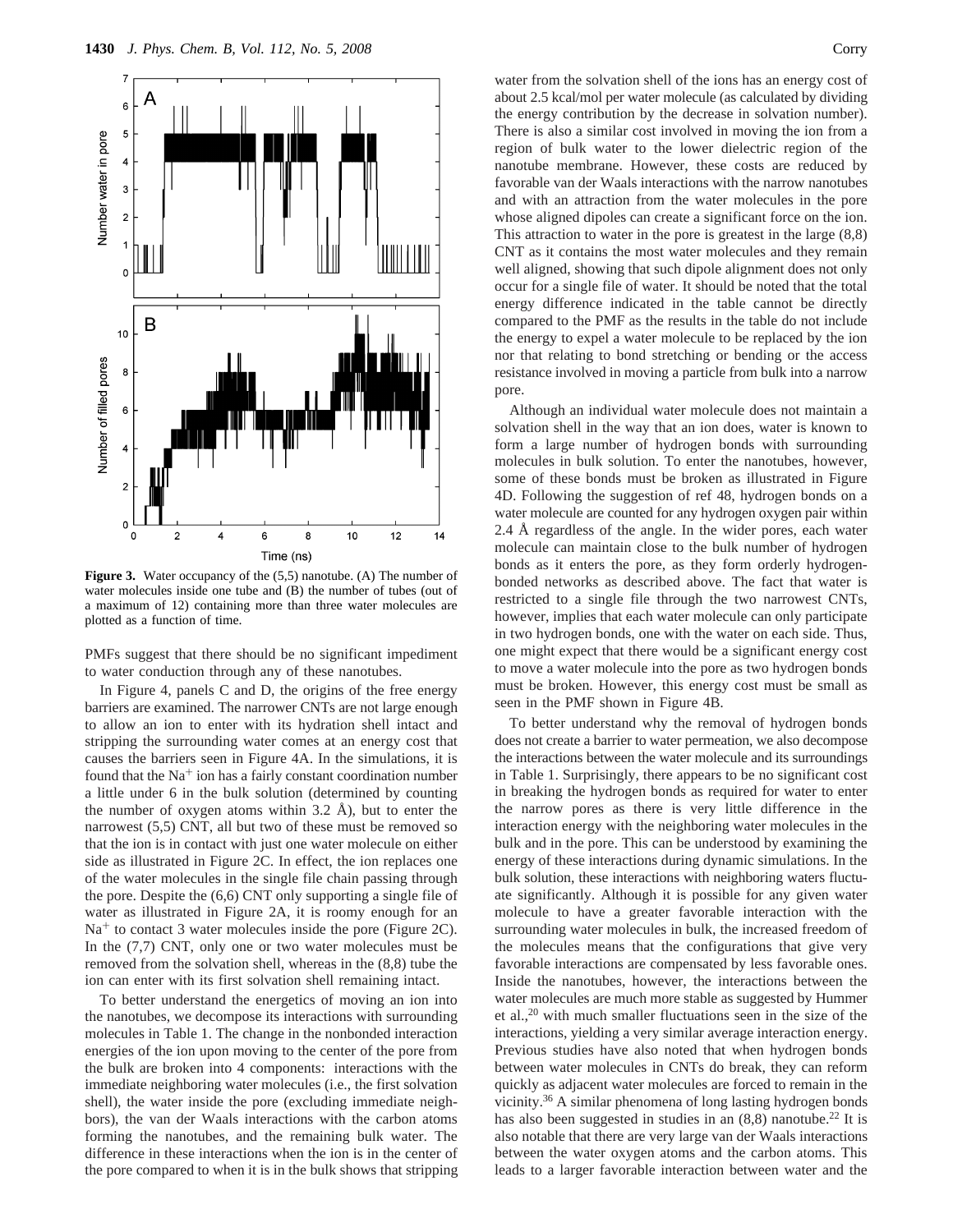

**Figure 4.** Potential of mean force and coordination numbers for ion and water permeation into a CNT membrane. The PMF is shown for pulling an ion (A) and water (B) into each of the (5,5), (6,6), (7,7), and (8,8) nanotubes. The ion or water is moved from the bulk solution ( $z = 14$ ) into the center of the pore ( $z = 0$ ) in each case. The coordination number of Na<sup>+</sup> (C) and the number of hydrogen bonds formed with the water molecule (D) are indicated. The location of the nanotube is indicated by the gray background.

narrow tubes, than water with the wider tubes (first data column in Table 1). The strength of this interaction is highly dependent on the choice of Lennard Jones parameters used in the simulations,<sup>20</sup> so some caution should be taken when interpreting this result. The interaction between water and the narrow tubes does significantly impede the conductance of water in the pores as described below.

To examine the effect of the length of the CNT on the PMF, simulations were conducted on a (6,6) nanotube double the length (∼28 Å) of the tubes described above. The energy profiles for ion and water permeation are similar to that seen in the shorter tube (data not shown). Once inside the pore, the PMF is flat, indicating that there are no additional energy barriers for an ion to move through a long nanotube than a short one. This suggests that the center of the tubes are almost frictionless and we should expect the conductance of water through these CNTs to be largely independent of their length as suggested previously,  $2<sup>1</sup>$  a point that is proven below.

**Simulations under Hydrostatic Pressure.** The most important information for assessing the suitability of CNTs for desalination is a direct measure of the water and ion conductance through them. To determine this, a hydrostatic pressure difference was created across the CNT membranes and the number of water molecules and ions that pass across it during our simulations was counted. The transport of water through these pores is remarkably fast, in agreement with previous simulations in the  $(6,6)$  nanotube.<sup>20,21</sup> A similar phenomenon for gas transport has been ascribed to the inherent smoothness on the CNT walls.49 Water molecules move through the CNTs in a concerted motion as illustrated for the (6,6) CNT under a 208 MPa hydrostatic pressure difference in Figure 5A. Here, the axial position (*z*) of oxygen atoms in a tube are plotted over time, illustrating that, although water occasionally steps backward, a net flow of molecules through the tubes is observed and a continuous chain of water is always seen in the simulation. In Figure 5B, we show the relationship between the water conductance of a (6,6) CNT membrane and the hydrostatic pressure difference, obtained without any ions in the simulation. The conductance is found to increase linearly over the range of pressures from 5 to 400 MPa. Although most reverse osmosis membranes operate under pressures of less than 10 MPa, we conduct the remainder of our simulations under a larger ∼200 MPa pressure difference as this allows for a greater number of conduction events to be observed in our limited simulations time, and the results at this pressure can be easily extrapolated to lower pressures.

In Table 2 and Figure 5C, we show the conductance of water and ions (number of molecules crossing the membrane in a given time) measured in our simulations for the range of different sized CNTs studied with 250 mM NaCl solution. Water is seen to pass through all of the nanotubes, and not surprisingly, the conductance is greater in the wider tubes that the narrow ones. The conductance of the long (6,6) tube is similar to that of the shorter tube, supporting our claim and previous results<sup>21</sup> that the conductance is largely independent of tube length. It should be noted that this directed conductance of water molecules is measured under a driving force, in this case a hydrostatic pressure differential. In contrast, the conductance of water molecules by chance wanderings in either direction through nanotubes in equilibrium conditions would be expected to decay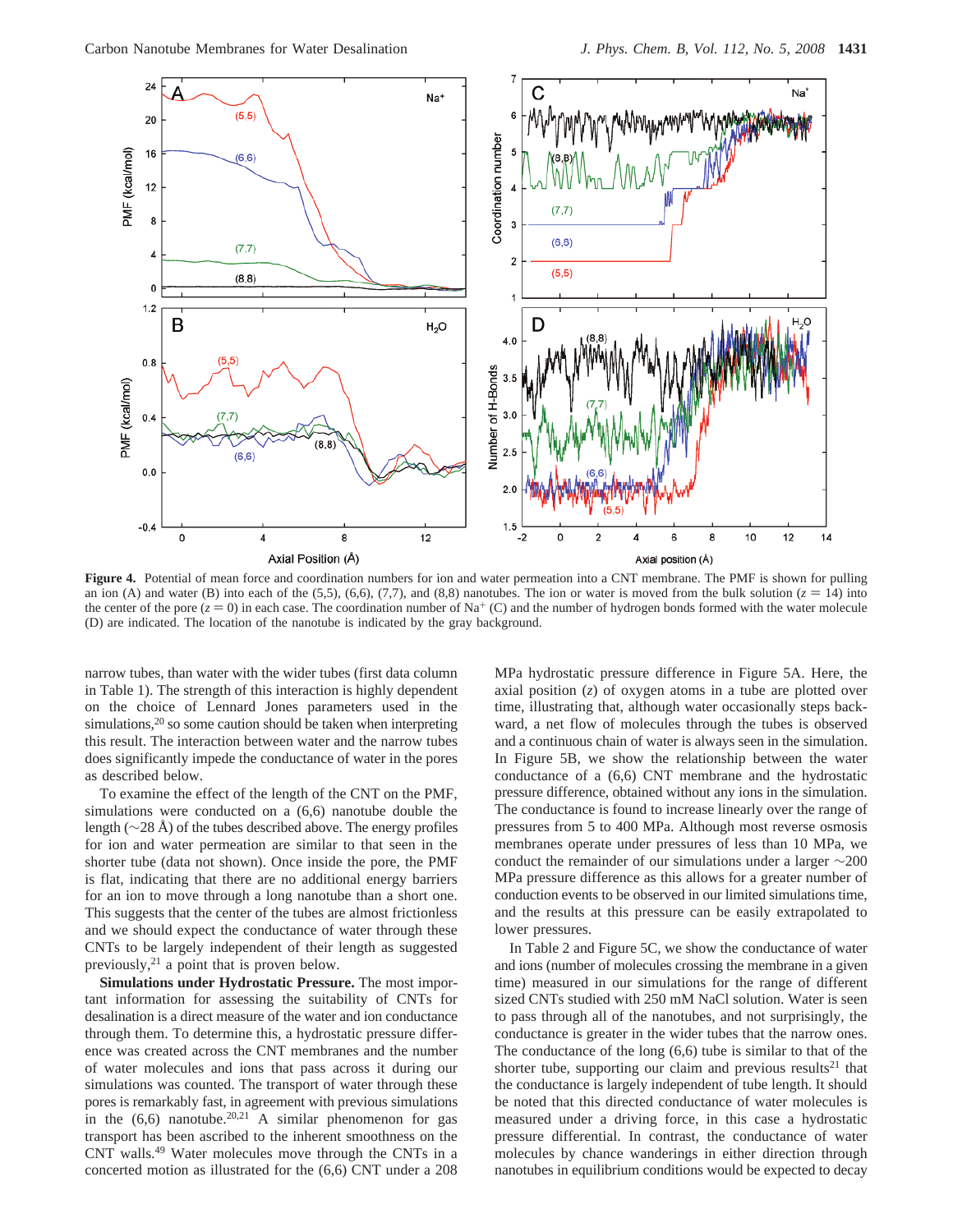

**Figure 5.** Water conductance through nanotubes. (A) Motions of the individual water molecules are plotted over a short section of the molecular dynamics simulation conducted with a hydrostatic pressure difference of 208 MPa across the (6,6) nanotube membrane. The conductance of the membrane (in water molecules per tube per ns) is plotted against (B) the applied hydrostatic pressure and (C) the internal diameter of the nanotube.

with the length of the tube as ions will find it harder to have enough sequential hops in the same direction to pass through longer pores as described elsewhere.<sup>50,51</sup>

There is also a simple relationship between the water conductances measured for each of the different sized tubes in this study, with the conductance being roughly proportional to the number of water chains that can form through the pore. Thus, the conductance of the  $(7,7)$  and  $(8,8)$  tubes are roughly double and quadruple that of the (6,6) tube respectively. Although a single chain forms in both the  $(5,5)$  and  $(6,6)$  tubes, the conductance of the former is a little under half the latter due to the fact that water chains only form across the narrower pore half of the time (Figure 3).

As suspected from the PMFs, ions are seen to cross both the (7,7) (2 ions in 25 ns) and (8,8) (28 ions in 17 ns) membranes under a pressure differential, but none cross either of those formed from the narrower pores. Indeed a second PMF for the

**TABLE 3: Desalination Potential of Carbon Nanotube Membranes***<sup>a</sup>*

|                                   |                            | maximal<br>pore density        |                             | $2.5 \times 10^{11}$<br>pores per $cm2$ |                              |
|-----------------------------------|----------------------------|--------------------------------|-----------------------------|-----------------------------------------|------------------------------|
| size                              | salt<br>rejection          | flow<br>rate                   | improvement                 | flow<br>rate                            | improvement                  |
| (5,5)<br>(6,6)<br>(7,7)<br>(8, 8) | 100%<br>100%<br>95%<br>58% | 45.2<br>78.8<br>119.5<br>182.9 | 682<br>1189<br>1801<br>2759 | 0.16<br>0.27<br>0.42<br>0.65            | 2.42<br>4.21<br>6.39<br>9.76 |

*<sup>a</sup>* Numbers assume an operating pressure of 5.5 MPa and allow for an osmotic pressure of 2.4 MPa. Flow rates are measured in  $L \text{ cm}^{-2}$ day-1. Improvements in efficiency are quoted relative to published values for a FILMTEC SW30HR-380 commercial reverse osmosis membrane.<sup>57</sup>

(6,6) membrane conducted with 208 MPa of hydrostatic pressure indicates that the energy barrier of this pore to  $Na<sup>+</sup>$  is reduced by less than 1 kcal/mol by this large pressure differential, and ions can still not be expected to cross. Notably, Na  $^+$  crosses these pores more readily than  $Cl^-$ . No  $Cl^-$  are seen to cross the (7,7) membrane and five cross the (8,8) membrane in 25 ns compared to 23 Na<sup>+</sup>. This may be a consequence of the fact that the larger anion requires more water molecules to be removed from its solvation shell to enter these pores than does  $Na<sup>+</sup>$ . In these simulations the preferential conductance of  $Na<sup>+</sup>$ compared to  $Cl^-$  does not create a charge separation due to the periodic boundaries that join the reservoirs on either side of the membrane. In a real life situation, charging of the membrane created by preferential conduction of  $Na<sup>+</sup>$  can be avoided by circulating the seawater on the upstream side of the membrane.

**Use for Desalination.** To determine the suitability of CNTs for water desalination, we calculate the efficiency of salt rejection of each of our nanotube membranes (calculated from the number of water molecules and ions crossing the membrane during our simulations) and the flow rate of water through them as shown in Table 3. All of the tubes examined lead to some degree of salt rejection, dropping from 100% for the two narrower tubes to around 60% for the widest tube. Importantly this information determines how precisely the size of the nanotubes must be controlled if CNT membranes are to be fabricated for the purpose of desalination. Little desalination can be expected to occur if the tubes are greater in diameter than the (8,8) pore studied here as there is unlikely to be a sizable barrier to ion permeation. However, further investigation of the salt rejection of wider nanotubes is warranted as a previous study found an energy barrier to Na  $^+$  conduction to be similar in a (10,10) CNT to that reported here for  $(8,8)$ .<sup>37</sup> As a rough guide, these results suggest that to achieve >95% salt rejection as required to convert seawater into that fit for human consumption in a single pass requires that less than 1 in 100 of the tubes forming the membrane are above the diameter of 10 Å (that of the  $(7,7)$  CNT). Passing the water through multiple membranes would allow the use of wider pores (such as (8,8) CNTs), however this would come at the energy cost of having to recreate the hydrostatic pressure difference across the subsequent membranes.

To compare the efficiency of these simulated CNT membranes with existing semipermeable membranes used for desalination via reverse osmosis, the flow rate through the membranes was calculated under standard operating conditions of 5.5 MPa allowing for the osmotic pressure differences of seawater and fresh water on either side of the membrane. These simulations suggest that very large flows can be expected in all the membranes studied. Indeed, a membrane comprising (7,7)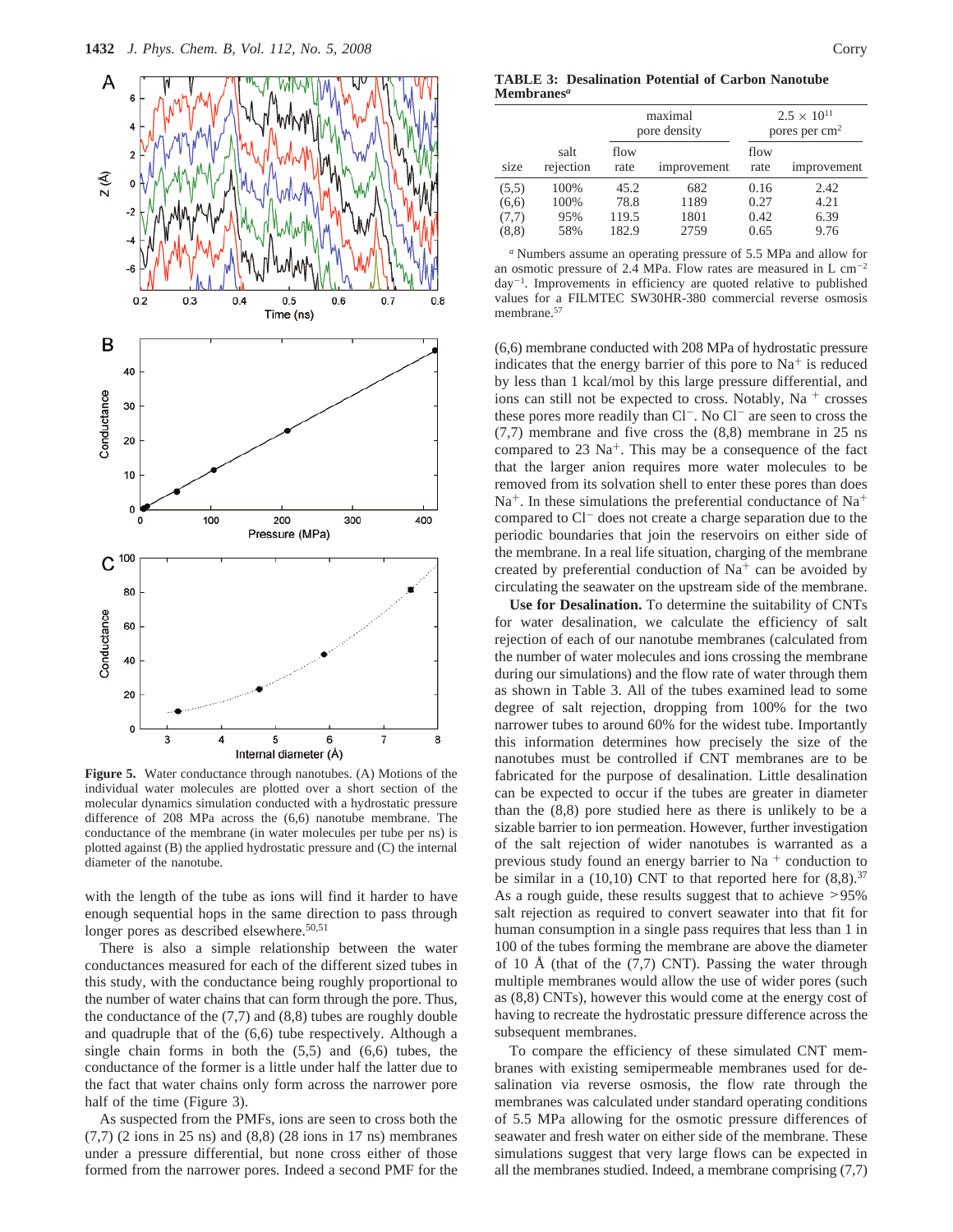nanotubes could be expected to obtain 95% desalination with a flow rate of over 1500 times that of existing membranes. Lower pressures could be used in CNT membranes provided they overcome the osmotic pressure difference between seawater and fresh water (2.4 MPa); thus, an examination of the trade off between flow rates and energy cost would be important in applying this technology.

The flow rate, of course, is highly dependent on the density of CNT pores in the membrane, and the results obtained here represent the maximum possible efficiency as the CNTs were packed directly beside each other with no intervening material. In reality, the fabrication of CNT membranes that are stable under large hydrostatic pressures is likely to require the CNTs to be packed within a solid nonporous material to prevent them coming apart, and thus the pore density can be expected to be significantly lower. In a recent study, CNTs are packed within a silicon nitride framework at a density of  $2.5 \times 10^{11}$  pores per cm2, yielding some indication of the pore densities that can be achieved.18 Using this pore density and assuming 100% (7,7) nanotubes would yield an improvement in flow rate of 6 times that of existing technology. Improved fabrication techniques that achieved a higher density of pores within the membrane could be expected to increase this further.

#### **Conclusions**

Using molecular dynamics simulations, it is shown that membranes comprising sub nanometer diameter carbon nanotubes can provide an efficient means of water desalination when used in reverse osmosis. Although these narrow pores reject ions extremely well, they still conduct water at high rates and thus may be many times more efficient than existing membranes. A comparison of the properties of membranes formed by a range of differently sized tubes allows us to ascertain how precisely CNT membranes must be fabricated to achieve a desired level of desalination as well as yielding an estimate of the efficiency gains that could be achieved over existing technologies. Efficency gains of  $5-1000$  times could be expected if membranes comprising less than 1 pore in 100 over the size of 10 Å in diameter can be made. Such membranes would have to be sufficiently strong to withstand the hydrostatic pressures applied to them, and how this could be achieved and the cost involved in fabrication has not been discussed here. However, it is encouraging that significant control over the size of CNTs incorporated into membranes has been obtained.18 Additional practical considerations that have not been discussed here include the possibility that organic solutes may partition into the nanotubes preventing water conduction<sup>52</sup> as well as the potential fouling of these membranes by algaes and other contaminants. It is worth noting that the primary causes of salt rejection and water transport in these studies is the narrow, smooth, nonpolar nature of the CNTs and thus the filtration seen here should not be specific to the type of CNT used provided the pore has the correct dimensions. That is, tubes of different chirality as well as double or multiwalled tubes should produce similar results.

A detailed examination of the properties of ion and water transport that make these nanotubes so efficient for desalination has also been presented. The energy barriers arise predominantly at the entrance and exit of the tubes meaning that transport is almost frictionless once molecules are inside. The permeation of ions into the nonpolar interior of the CNTs is largely controlled by the energy required to remove the hydrating water molecules. Although hydrogen bonds must be broken for water to enter these pores, the stability of the remaining hydrogen

bonds in the pore compared to those in the bulk means that there is no energy cost for entry. These results highlight the remarkable conclusion that very efficient transport of water molecules is possible in narrow nonpolar pores.

In addition to designing membranes for desalination, these studies are also useful for understanding transport in biological water and ion channels. The rapid single file water diffusion seen in the narrow CNTs resembles that in aquaporin channels, and the wetting/dewetting transitions in the (5,5) pore are similar to those observed in mechanosensitive ion channels and the nictotinic acetylcholine receptor.25,27 In particular, this study supports previous work suggesting that narrow nonpolar pores provide a very efficient mechanism of gating ionic currents.24,27,37 Although ions do not pass through the nanotubes in our simulations when the effective internal diameter is less than  $\sim$ 5 Å, rapid transport arises when this is increased only slightly to 7.5 Å, a similar result to that obtained for the nicotinic receptor.27 This means that gated ion channels incorporating hydrophobically lined regions can move between open and closed states with only minimal conformational changes. Such hydrophobically lined regions of biological ion channels appear to be common, being present for example in potassium channels,<sup>53,54</sup> mechanosensitive channels,<sup>55</sup> and the nicotinic acetylcholine receptor.56

Although desalination is widely used throughout the world, the development of more efficient membranes that can separate salt from water while maintaining large throughput has the potential to make such desalination cheaper and fresh water more widely available. Here we show that porous membranes incorporating narrow carbon nanotubes can in principle achieve water desalination with flow rates far exceeding existing technologies.

**Acknowledgment.** This work was supported by an award under the Merit Allocation Scheme on the National Facility of the Australian Partnership for Advanced Computing and additional computer time from the iVEC high performance computing facility. Dr Corry is supported by funding from the Australian Research Council and the Australian National Health and Medical Research Council.

#### **References and Notes**

(1) *Fourth Assessment report of the Intergovernmental Panel on Climate Change*; Soloman, S.; qin, D.; Manning, M.; Chen, Z.; Marquis, M.; Averyt, K.; Tignor, M.; Miller, H. Eds. Cambridge Uni Press, Cambridge, UK, 2007; Chapter Climate Change 2007: the physical science basis.

(2) Zeidel, M.; Ambudkar, S.; Smith, B.; Agre, P. *Biochemistry* **1992**, *<sup>31</sup>*, 7436-7440.

(3) Agre, P.; King, L.; Yasui, M.; Guggino, W.; Ottersen, O. *J. Physiol.* **<sup>2001</sup>**, *<sup>552</sup>*, 3-16.

(4) Sui, H.; Han, B.; Lee, J.; Walian, P.; Jap, B. *Nature* **2001**, *414*, <sup>872</sup>-878.

(5) Iijima, S. *Nature* **<sup>1991</sup>**, *<sup>354</sup>*, 56-58.

(6) Dresselhaus, M.; Dresselhaus, G.; eds, P. A. *Carbon nanotubes: synthesis, structure, properties and applications*; Springer, Heidelberg, 2001.

(7) Mitchell, D.; Lee, S.; Trofin, L.; Nevanen, T.; Soderlund, H.; Martin, C. *J. Am. Chem. Soc.* **<sup>2002</sup>**, *<sup>124</sup>*, 11864-11865.

(8) *Carbon nanotubes: structure and applications*; Meyyappan, M., Ed.; CRC Press: Boca Raton, FL, 2005.

(9) Zhang, D.; Shi, L.; Fang, J.; Dai, K.; Liu, J. *Mater. Chem. Phys.* **<sup>2006</sup>**, *<sup>96</sup>*, 140-144.

(10) Zhang, D.; Shi, L.; Fang, J.; Dai, K. *J. Mater. Sci.* **<sup>2007</sup>**, *<sup>42</sup>*, 2471- 2475.

(11) Li, J.; Papadopoulos, C.; Xu, J. M.; Moskovits, M. *Appl. Phys.*

*Lett.* **<sup>1999</sup>**, *<sup>75</sup>*, 367-369. (12) Hata, K.; Futaba, D. N.; Mizuno, K.; Namai, T.; Yumura, M.; Iijima, S. *Science* **<sup>2004</sup>**, *<sup>306</sup>*, 1362-1364.

(13) Talapatra, S.; Kar, S.; Pal, S. K.; Vajtai, R.; Ci, L.; Victor, P.; Shaijumon, M. M.; Kaur, S.; Nalamasu, O.; Ajayan, P. M. *Nat. Nanotechnol.* **<sup>2006</sup>**, *<sup>1</sup>*, 112-116.